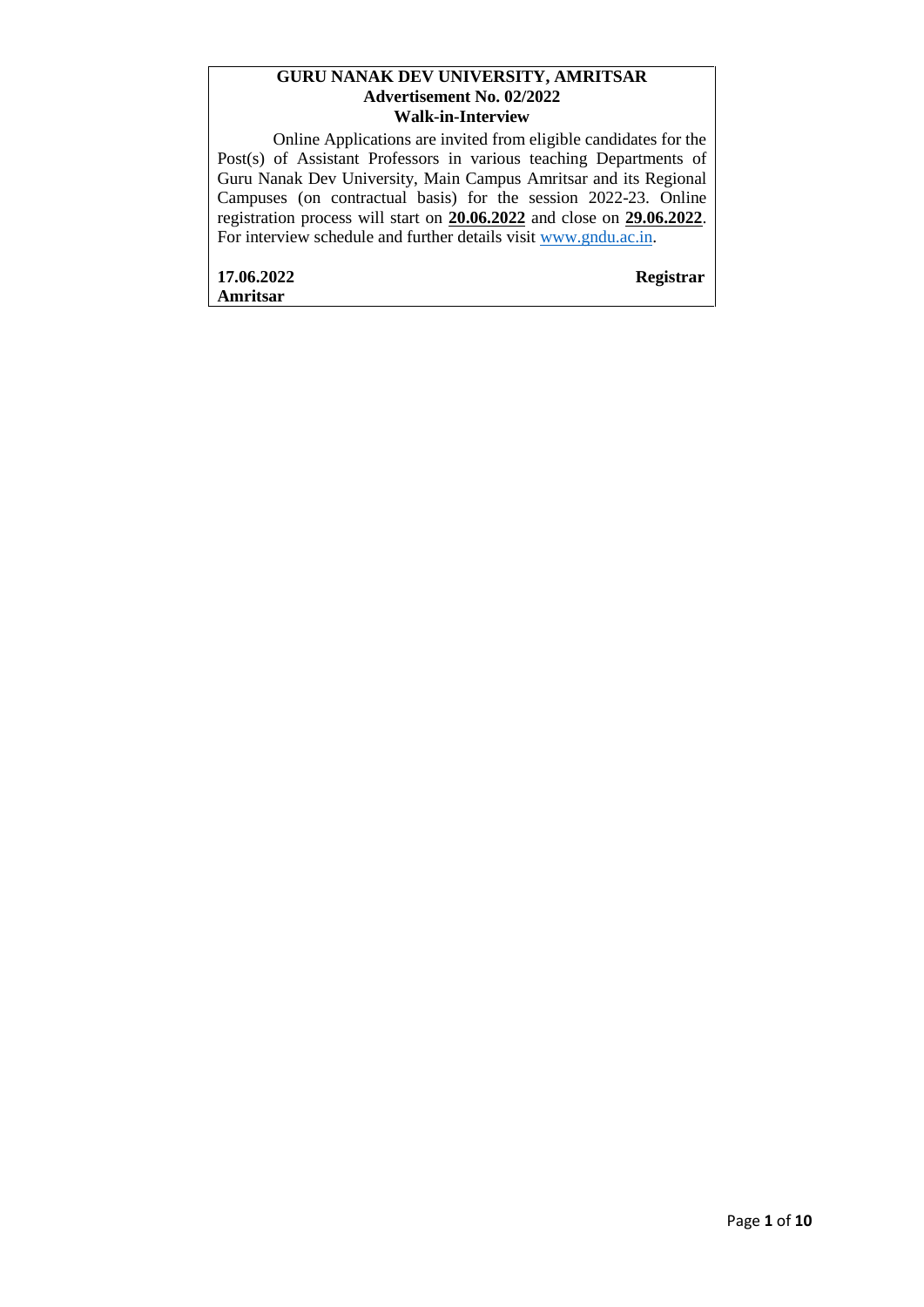### **GURU NANAK DEV UNIVERSITY, AMRITSAR**

*(Established by the State Legislature Act No.21 of 1969)*

### **Advertisement No. 02/2022**

### **Walk-in- Interview**

Online applications are invited from eligible candidates for the Posts of Assistant Professors in various teaching Departments of the Guru Nanak Dev University, Amritsar and its Regional Campuses on Contractual Basis for the session 2022-23 as per details given below. Candidates must also fill the Score Card Proforma for Assistant Professor, which is an essential component of the online application form. Candidates are required to deposit the prescribed fees (**non refundable**) through online mode only using Credit Card/ Debit card/ Net banking. Application fees will be Rs. 1180/-(including GST) (Rs. 590/-(including GST) for SC/ST & PWD candidates). The Candidates who intend to apply in more than one subject/campus will pay fee of Rs. 2360/-(including GST) (Rs.1180/- (including GST) for SC/ST & PWD candidates). The SC/ST and PWD candidates who are not domicile of the State of Punjab shall have to pay the application fee of Rs. 1180/- (including GST), if they intend to apply in more than one subject/campus will pay fee of Rs. 2360/- (including GST). The application submitted through online mode **ONLY** shall be accepted. Candidates should appear for walk-in-interview along with hard copy of their online application forms as per **Interview Schedule uploaded on the University website [www.gndu.ac.in.](http://www.gndu.ac.in/)**

### **Important Dates**

| Opening date for on-line Registration of applications         | 20.06.2022 |
|---------------------------------------------------------------|------------|
| Last date for on-line Registration/submission of application. | 29.06.2022 |

#### **Qualifications :-**

**As per UGC Guidelines strictly**. In rare cases if UGC NET qualified candidates are not available, the candidates having post graduate in the relevant subject (minimum 55% marks) shall be considered for appointment.

Emoluments: - (i) UGC NET qualified: Rs. 30,000/ p.m.

- (ii) Non-NET qualified: Rs. 22,000/-p.m.
- (iii) For subjects where NET is not conducted by UGC or any other agency, Emoluments as per (i), above shall be considered.

### **Walk-in-Interview Schedule**

### **Venue : Office of Dean, Academic Affairs, Senate Hall Building, Guru Nanak Dev University, Amritsar.**

| <b>Sr. No.</b>                   | <b>Name of the Department/Subject</b> | <b>Date</b>        | <b>Time</b>        |  |  |  |
|----------------------------------|---------------------------------------|--------------------|--------------------|--|--|--|
| <b>GNDU Main Campus Amritsar</b> |                                       |                    |                    |  |  |  |
| <b>Assistant Professor(s)</b>    |                                       |                    |                    |  |  |  |
| 1.                               | Psychology                            | 07.07.2022         | $11.30$ am         |  |  |  |
| 2.                               | <b>Political Science</b>              | 06.07.2022         | $11.00$ am         |  |  |  |
| 3.                               | Education                             | 04.07.2022         | $10.00$ am         |  |  |  |
| 4.                               | School of Punjabi Studies             | 04.07.2022         | $10.00$ am         |  |  |  |
| 5 <sub>1</sub>                   | Hotel Management & Tourism            |                    |                    |  |  |  |
|                                  | (i) Hotel Management                  | $(i)$ 06.07.2022   | $10.00$ am         |  |  |  |
|                                  | (ii) Tourism                          | (ii) 06.07.2022    | 12.00 Noon         |  |  |  |
| 6.                               | <b>School of Social Sciences</b>      |                    |                    |  |  |  |
|                                  | (i) Political Science                 | $(i)$ 06.07.2022   | $11.00 \text{ am}$ |  |  |  |
|                                  | (ii) International Relation           | $(ii)$ 06.07.2022  | $10.00 \text{ am}$ |  |  |  |
|                                  | (iii) History                         | $(iii)$ 07.07.2022 | $2.30 \text{ pm}$  |  |  |  |
|                                  | (iv) Economics                        | $(iv)$ 06.07.2022  | 2.30 pm            |  |  |  |
| 7.                               | Botanical & Environmental Sciences    | 06.07.2022         | $2.30 \text{ pm}$  |  |  |  |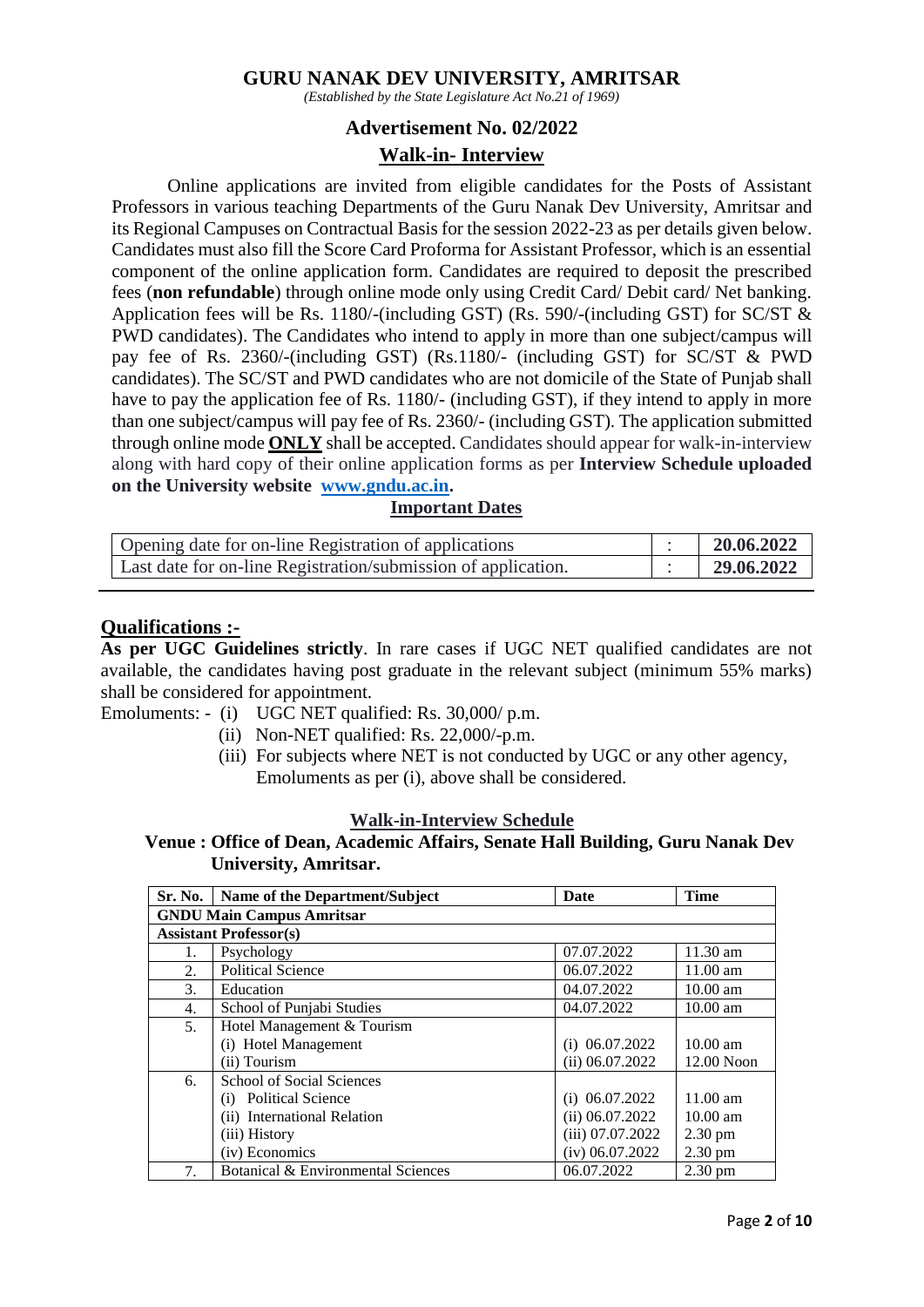| 8.  | Mechanical Engineering                              | 07.07.2022        | $10.00 \text{ am}$ |
|-----|-----------------------------------------------------|-------------------|--------------------|
| 9.  | Laws                                                | 06.07.2022        | $10.00$ am         |
| 10. | History                                             | 07.07.2022        | 2.30 pm            |
| 11. | Guru Ramdass School of Planning                     | 05.07.2022        | 2.30 pm            |
| 12. | Mathematics                                         | 07.07.2022        | $2.30 \text{ pm}$  |
| 13. | Apparel & Textile Technology                        | 07.07.2022        | 10.00 am           |
| 14. | Microbiology                                        | 07.07.2022        | 10.00 am           |
| 15. | Human Genetics                                      | 07.07.2022        | 11.30 am           |
| 16. | <b>Pharmaceutical Sciences</b>                      | 05.07.2022        | $2.30 \text{ pm}$  |
|     | (i) Pharmaceutical Chemistry                        |                   |                    |
|     | (ii) Pharmaceutics                                  |                   |                    |
|     | (iii) Pharmacology                                  |                   |                    |
|     | (iv) Pharmacognosy                                  |                   |                    |
| 17. | MYAS-GNDU Deptt. of Sports Science &                | 05.07.2022        | 12.00 Noon         |
|     | Medicine                                            |                   |                    |
|     | (i) Hospital Administration                         |                   |                    |
| 18. | Sociology:                                          | 06.07.2022        | 2.30 pm            |
|     | (i) Sociology                                       |                   |                    |
|     | (ii) Social Work                                    |                   |                    |
| 19. | Chemistry                                           | 07.07.2022        | 11.30 am           |
| 20. | <b>Mass Communication</b>                           | 07.07.2022        | 10.00 am           |
| 21. | Architecture                                        | 05.07.2022        | 11.30 am           |
| 22. | Civil Engineering                                   | 05.07.2022        | $10.00$ am         |
| 23. | Zoology                                             | 07.07.2022        | $2.30 \text{ pm}$  |
| 24. | English                                             | 07.07.2022        | 2.30 pm            |
| 25. | <b>Agriculture:</b>                                 | 06.07.2022        | 10.00 am           |
|     | (1) Agronomy                                        |                   |                    |
|     | (2) Entomology/Plant Breeding                       |                   |                    |
|     | (3) Agricultural Economics/Economics                |                   |                    |
|     | (4) Agri Business Management                        |                   |                    |
|     | (5) Sports Nutrition                                |                   |                    |
|     | (6) Dietetics and Nutrition/Clinical Nutrition $\&$ |                   |                    |
|     | Dietetics/Dietetics & Applied Nutrition             |                   |                    |
|     | (7) Food Science/Clinical Nutrition/Food &          |                   |                    |
|     | Nutrition/Public Health Nutrition                   |                   |                    |
|     | (8) Electronics Technology / Electronic and         |                   |                    |
|     | Communication                                       |                   |                    |
|     | (9) Computer Science and Engineering/Computer       |                   |                    |
|     | <b>Engineering and Technology</b>                   |                   |                    |
| 26. | Computer Engineering & Technology                   | 05.07.2022        | $10.00$ am         |
| 27. | University Business School                          | 04.07.2022        | $10.00$ am         |
| 28. | <b>Computer Science</b>                             | 04.07.2022        | $10.00$ am         |
| 29. | University School of Financial Studies              | 05.07.2022        | $10.00$ am         |
| 30. | Punjab School of Economics                          | 06.07.2022        | 2.30 pm            |
| 31. | Physical Education (T)                              | 06.07.2022        | 2.30 pm            |
| 32. | Physiotherapy                                       | 05.07.2022        | $10.00$ am         |
|     | <b>GNDU Regional Campus, Jalandhar</b>              |                   |                    |
| 33. | Laws                                                | 06.07.2022        | $10.00$ am         |
|     | <b>GNDU Regional Campus, Gurdaspur</b>              |                   |                    |
| 34. | Laws                                                | 06.07.2022        | $10.00$ am         |
| 35. | Business Management & Commerce                      |                   |                    |
|     | (i) Business Management                             | $(i)$ 04.07.2022  | $10.00$ am         |
|     | (ii) Commerce                                       | $(ii)$ 05.07.2022 | $10.00$ am         |

#### **N.B**:-

 Candidates should attend the interview as per schedule available on the website along with hard copy of their online application forms with attested copies of the supporting documents.

**The candidates are required to report for interview atleast an hour before the scheduled time of interview.**

No Separate call letters will be issued.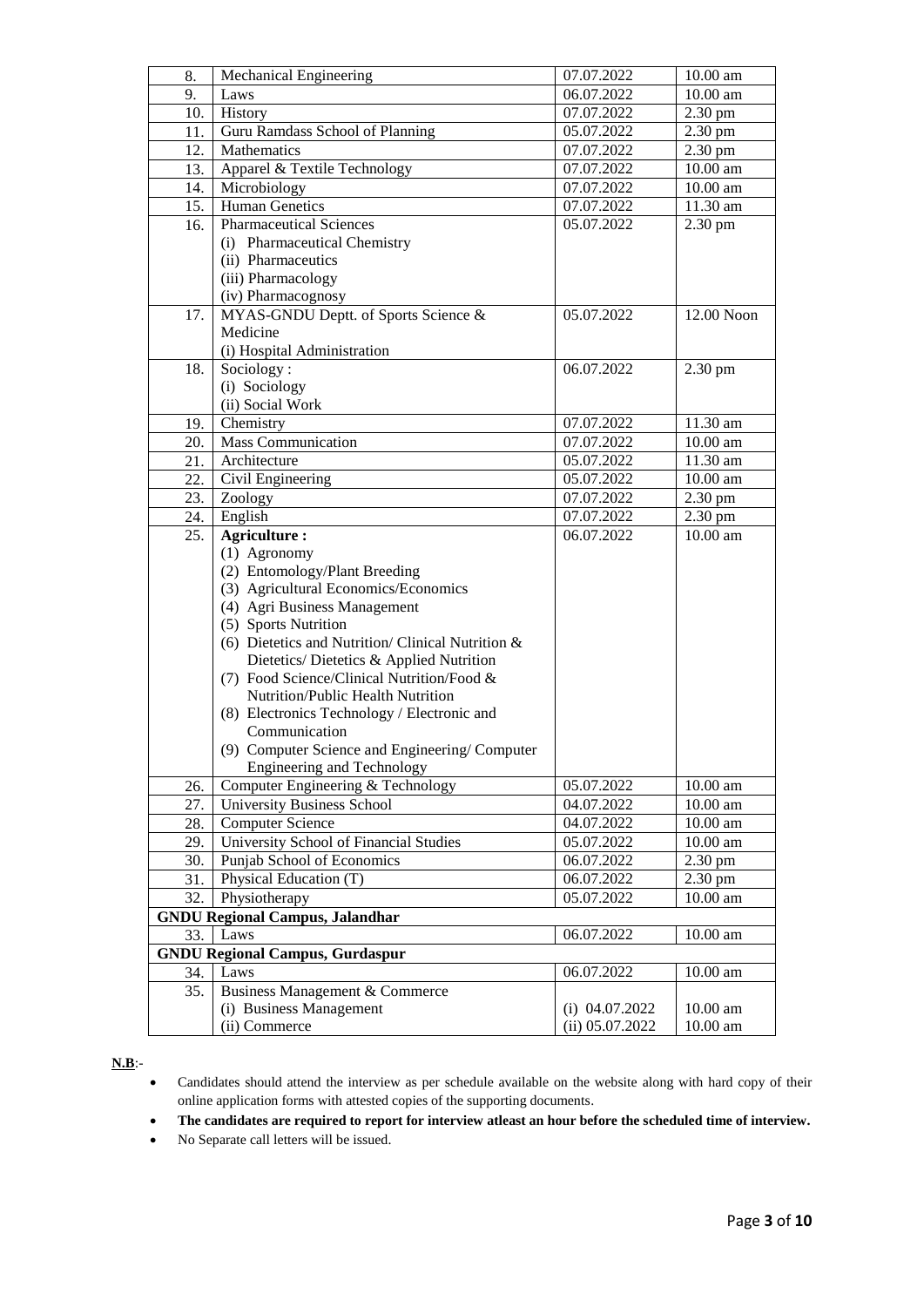- While coming for Interview, candidates shall bring with them all the certificates, Degree, DMC's, supporting documents for the marks claimed in Score Card and testimonials (in original) and also 7 copies of list of Publications.
- In case he/she is already in service and had not bring his/her application through proper channel, he/she will also bring with him/her a No Objection Certificate from his/her present employer/give an Undertaking on the prescribed performa available on the University website[: http://online.gndu.ac.in/career-with-us.aspx,](http://online.gndu.ac.in/career-with-us.aspx) in the absence of which he/she may not be allowed to face the interview.
- No TA/DA will be paid for attending the Interview.
- **No additional paper/document which is not part of the original application at the time of submission be presented before the Selection Committee.**
- **In the wake of COVID-19 pandemic, Candidates should follow the State Govt. instructions/guidelines while attending the Walk-in-Interview.**

### **QUALIFICATIONS**

### **Assistant Professor**

**Psychology, Guru Ramdass School of Planning, Mathematics, Punjab School of Economics, Botanical & Environmental Sciences, English, School of Punjabi Studies, Physical Education(T), Mass Communication, Laws, University School of Financial Studies, Commerce, Computer Science, Hotel Management & Tourism (Tourism), Political Science, School of Social Sciences, Sociology, History, Chemistry, Microbiology, Human Genetics, Zoology**

Qualification **:**

- i. Good academic record as defined by the concerned university with at least 55% marks (or an equivalent grade in a point scale wherever grading system is followed) at the Master's Degree level in a relevant subject from an Indian University, or an equivalent degree from an accredited foreign university.
- ii. Besides fulfilling the above qualifications, the candidate must have cleared the National Eligibility Test (NET) conducted by the UGC, CSIR or similar test accredited by the UGC like SLET/SET.

### **Education**

Qualification **:**

i. A Master's Degree in Arts/ Humanities/ Sciences/ Commerce and M.Ed. each with a minimum of 55% marks (or an equivalent grade in a point scale wherever grading system is followed), OR

M.A (Education) and B.Ed. each with a minimum of 55% marks (or an equivalent grade in a point scale wherever grading system is followed); and

ii. Besides fulfilling the above qualifications, the candidate must have cleared the National Eligibility Test (NET) conducted by the UGC, CSIR or similar test accredited by the UGC like SLET/SET.

**Note:**

### **It is desirable that one faculty member possesses Master's Degree in Psychology and another member in Philosophy/Sociology besides M.Ed**.

### **Department of Hotel Management & Tourism (Hotel Management) Qualification :**

First Class at Bachelor's (3 years Degree or Diploma after 10+2 in HMCT) or equivalent and Master's degree in Hotel Management and Catering Technology with First Class or equivalent either in Bachelor's or Master's degree OR 8 years relevant experience.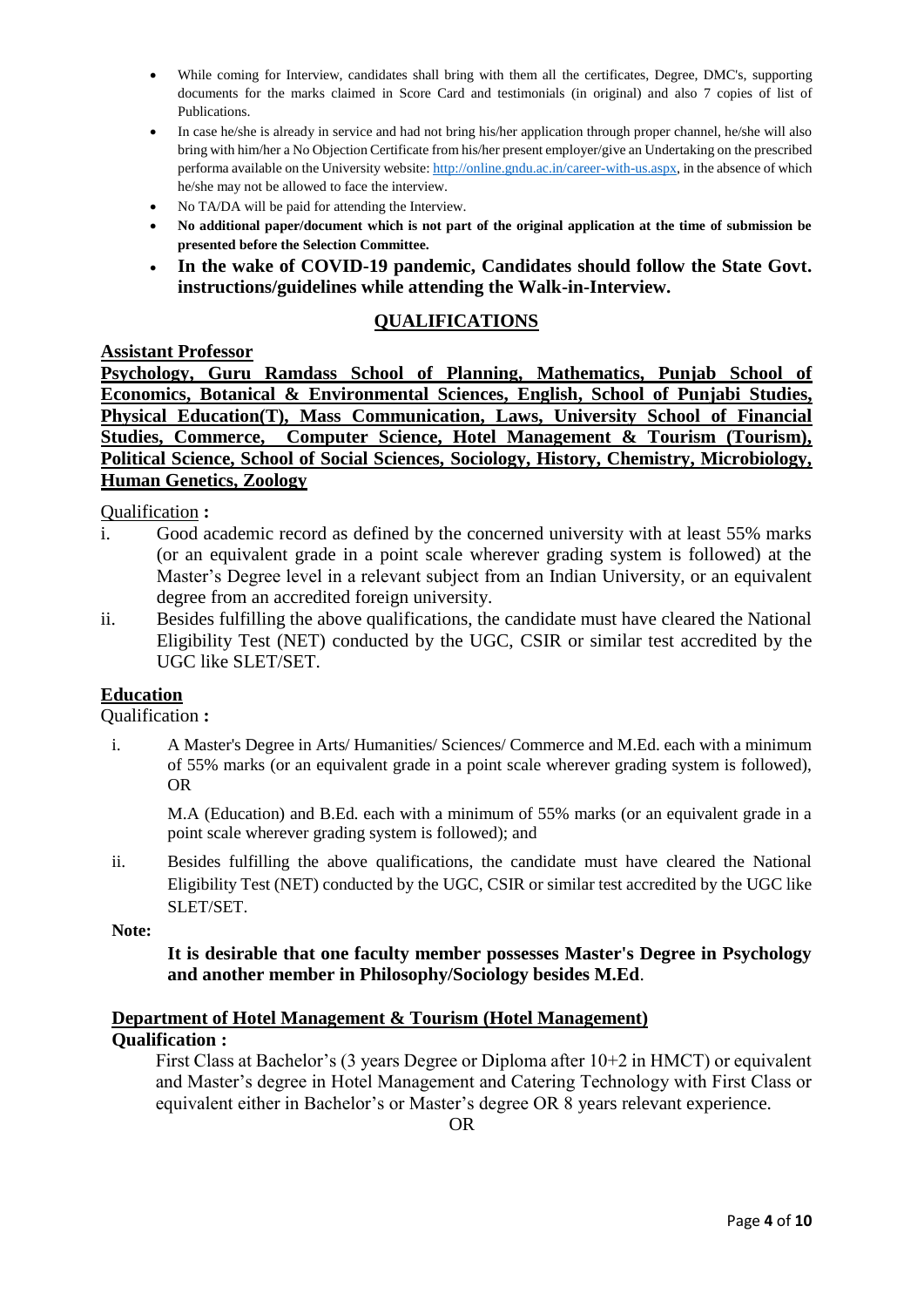First Class at Bachelor's 4 years degree or equivalent and Master's degree in Hotel Management and Catering technology with first class or equivalent either in Bachelor's or Master's degree OR 7 years relevant experience.

# **Architecture**

# **Qualification:**

- i. Bachelor's Degree in Architecture and first class Master's Degree in concerned/allied/relevant subject (or an equivalent grade in a point scale wherever grading system is followed).
- ii. Candidate must be registered with Council of Architecture.
- **Note :** A relaxation of 5% may be provided at the graduate and Masters level for the Scheduled Castes/Scheduled Tribes/Differently-abled (physically and visually differently-abled) /Other Backward Classes (OBC) (Non-creamy layer) categories for the purpose of eligibility and for assessing good academic records during direct recruitment to teaching positions. The relaxation of 5% to the categories mentioned above are permissible, based on only the qualifying marks without including any grace mark procedures.

### **MYAS-GNDU Department of Sports Science & Medicine (Hospital Administration) Qualification :**

- i. Atleast 55% marks in Masters in Hospital Administration
- ii. As UGC does not conduct any test in Hospital Administration, candidates will be exempted from NET/GATE

### **Civil Engineering, Mechanical Engineering and Computer Engineering & Technology** Qualification :

i. Essential:

First Class Master's Degree in the appropriate branch of Engineering (Engg.) & Technology (Tech).

- ii. Without prejudice to the above, the following conditions may be considered desirable:
	- 1. Teaching, research industrial and/ or professional experience in a reputed organization;
	- 2. Papers presented at Conferences and/ or in referred journals.
- iii. NET/SLET/SET shall also not be required for such Masters Programmes in disciplines for which NET/SLET/SET is not conducted.

# **Apparel & Textile Technology**

Qualification :

Post Graduation in relevant field with 55% marks and UGC-NET in the area of specialization (Apparel and Textile Science/ Fashion Designing and Merchandising / Costume Design and Fashion / Textiles and Apparel Designing / Textile and Fashion Designing / Fashion Design / Clothing and Textiles / Fashion Technology / Garment Manufacturing Technology / Apparel and Textiles)

# **Pharmaceutical Sciences**

Qualification :

- i. Essential :
	- 1. A basic degree in pharmacy (B.Pharma.)
	- 2. Registration as pharmacist under the Pharmacy Act, 1948, as amended from time to time, including any succeeding enactments.

3. First Class Master's Degree in appropriate branch of specialization in Pharmacy.

- ii. Desirable :
	- 1. Teaching, research industrial and/or professional experience in a reputed organization; and
	- 2. Papers presented at Conferences and / or in refereed journals.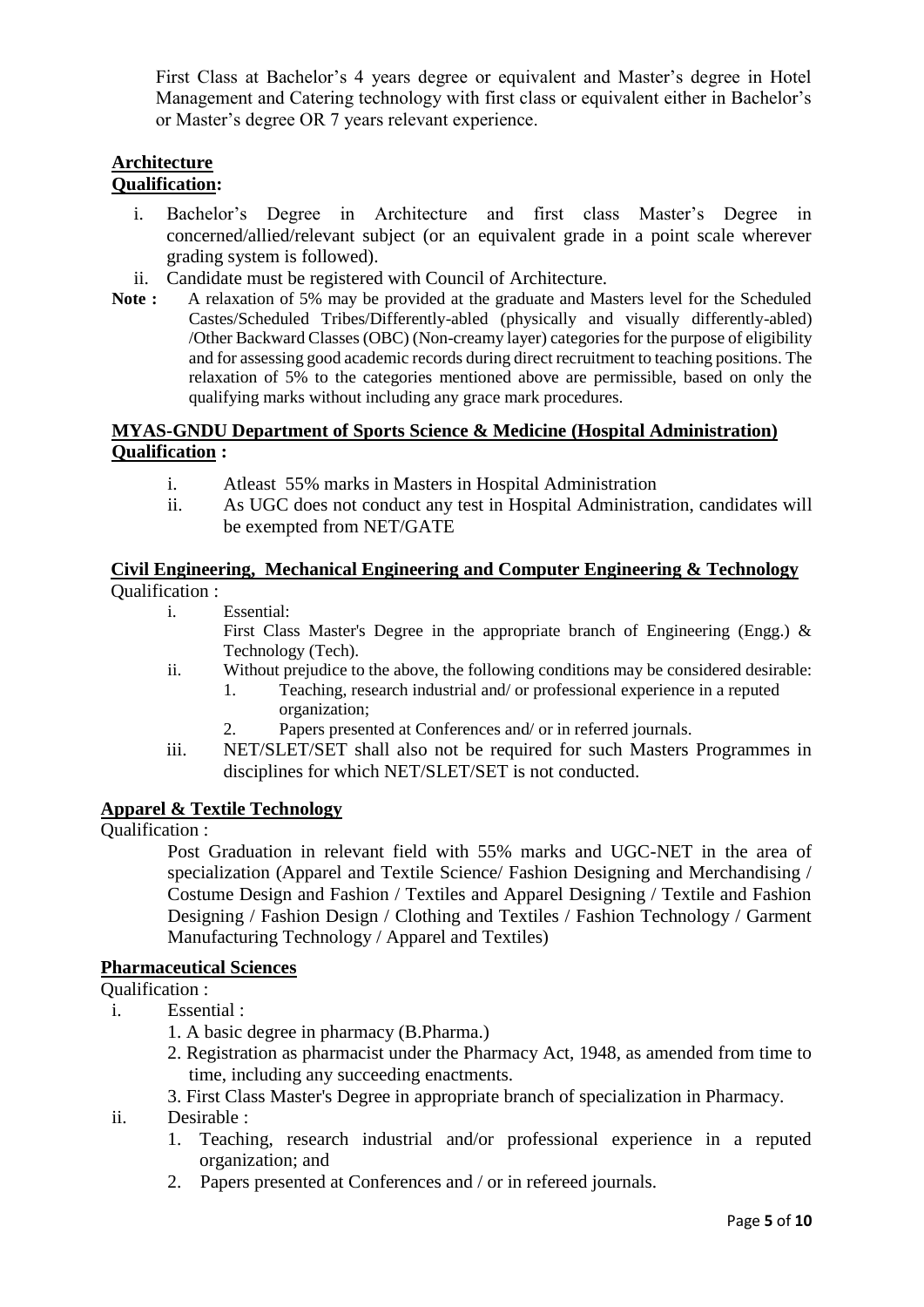# **Department of Agriculture**

**Agronomy/Entomology/Plant Breeding**

# Qualification :

- i. Good academic record as defined by the Guru Nanak Dev University with;
	- a) B.Sc. Agriculture
	- b) Master's Degree in the relevant discipline with at least 55% marks (or an equivalent grade in a point scale wherever grading system is followed) from an Indian University, or an equivalent degree from an accredited foreign university.
- ii. Besides fulfilling the above qualifications, the candidate must have qualified National Eligibility Test (NET) in the relevant discipline conducted by ASRB/UGC/CSIR.

# **Sports Nutrition**

# **Qualification** :

M.Sc. Home Science/ Dietetics & Nutrition/ Food & Nutrition/ Applied Nutrition/ Therapeutic Nutrition/ Public Health Nutrition/ Nutrition & Dietetics / Dietetics & Applied Nutrition/ Clinical Nutrition & Dietetics with 55% marks with NET cleared or Ph.D. in relevant subject as per UGC regulations modified from time to time.

### **Desirable:**

- 1. Teaching, research, industrial and/ or professional experience in a reputed organization in the relevant field.
- 2. Papers presented at Conferences and/ or published in refereed journals.

### **Dietetics and Nutrition/ Clinical Nutrition & Dietetics/ Dietetics & Applied Nutrition Qualification** :

M.Sc. Home Science/ Dietetics & Nutrition/ Food & Nutrition/ Applied Nutrition/ Therapeutic Nutrition/ Public Health Nutrition/ Nutrition & Dietetics / Dietetics & Applied Nutrition/ Clinical Nutrition & Dietetics with 55% marks with NET cleared or Ph.D. in relevant subject as per UGC regulations modified from time to time.

### **Desirable:**

- 1. Teaching, research, industrial and/ or professional experience in a reputed organization in the relevant field.
- 2. Papers presented at Conferences and/ or published in refereed journals.

# **Food Science/Clinical Nutrition/Food & Nutrition/Public Health Nutrition Qualification** :

M.Sc. Food Science/Home Science/ Dietetics & Nutrition/ Food & Nutrition/ Applied Nutrition/ Therapeutic Nutrition/ Public Health Nutrition/ Nutrition & Dietetics / Dietetics & Applied Nutrition/ Clinical Nutrition & Dietetics with 55% marks with NET cleared or Ph.D. in relevant subject as per UGC regulations modified from time to time.

# **Desirable:**

- 1. Teaching, research, industrial and/ or professional experience in a reputed organization in the relevant field.
- 2. Papers presented at Conferences and/ or published in refereed journals.

# **Agri Business Management**

# **Qualification** :

# **Essential** :

First Class Masters Degree in Agri Business Management or MBA Degree with Marketing Specialisation + one-year PG Diploma in Agri-Business Management with NET cleared or Ph.D. in relevant subject as per UGC regulations modified from time to time.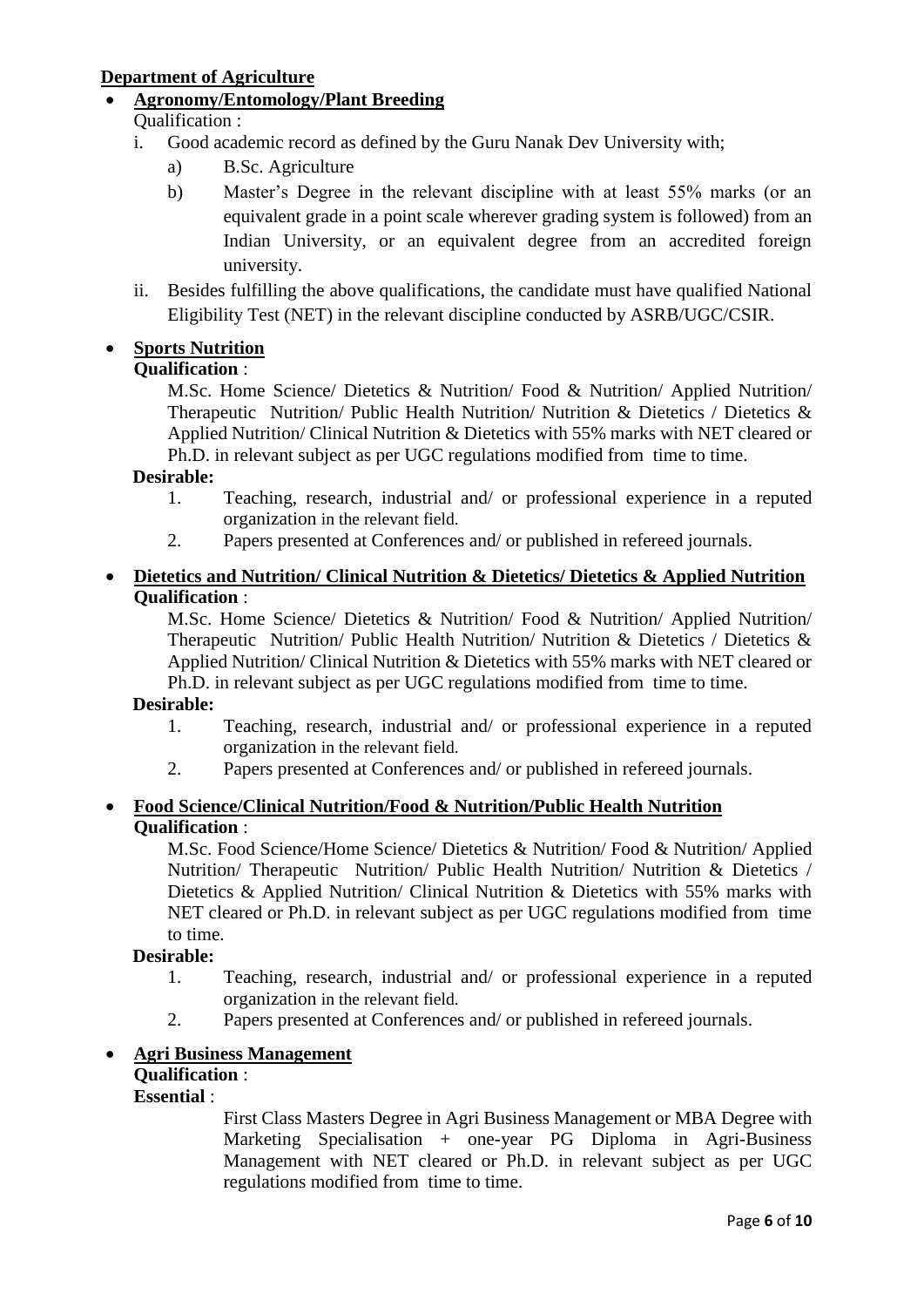# **Desirable**:

- 1. Teaching, research, industrial and/ or professional experience in a reputed organization in the relevant field.
- 2. Papers presented at Conferences and/ or published in refereed journals.

# **Agricultural Economics/Economics**

### **Qualification** :

Good academic record as defined by the concerned university with at least 55% marks (or an equivalent grade in a point scale wherever grading system is followed) at the Master's Degree level in Agricultural Economics/Economics from an Indian University, or an equivalent degree from an accredited foreign university with NET cleared or Ph.D. in relevant subject as per UGC regulations modified from time to time.

### **Desirable:**

- 1. Teaching, research, industrial and/ or professional experience in a reputed organization in the relevant field.
- 2. Papers presented at Conferences and/ or published in refereed journals.

### **Electronics Technology/ Electronics and Communication Qualification** :

i. Essential:

First Class Master's Degree in Electronics Technology/Electronics and Communication.

ii. Without prejudice to the above, the following conditions may be considered

### **Desirable**:

- 1. Teaching, research, industrial and/ or professional experience in a reputed Organization in the relevant field.
- 2. Papers presented at Conferences and/ or in referred journals.

### **Computer Science & Engineering/Computer Engineering and Technology Qualification** :

i. Essential:

First Class Master's Degree in Computer Science Engineering/ Computer Engineering & Technology.

ii. Without prejudice to the above, the following conditions may be considered

### **Desirable**:

- 1. Teaching, research, industrial and/ or professional experience in a reputed Organization in the relevant field.
- 2. Papers presented at Conferences and/ or in referred journals.

#### **Physiotherapy Qualification:**

- 1. Atleast 55% marks in Master in Physiotherapy (50% marks in case of SC/ST).
- 2. Master degree in any specialization in Physiotherapy from any recognized University of India.
- 3. As UGC does not conduct any National level eligibility test in Physiotherapy, candidates with M.P.T. degree will be exempted from NET/GATE.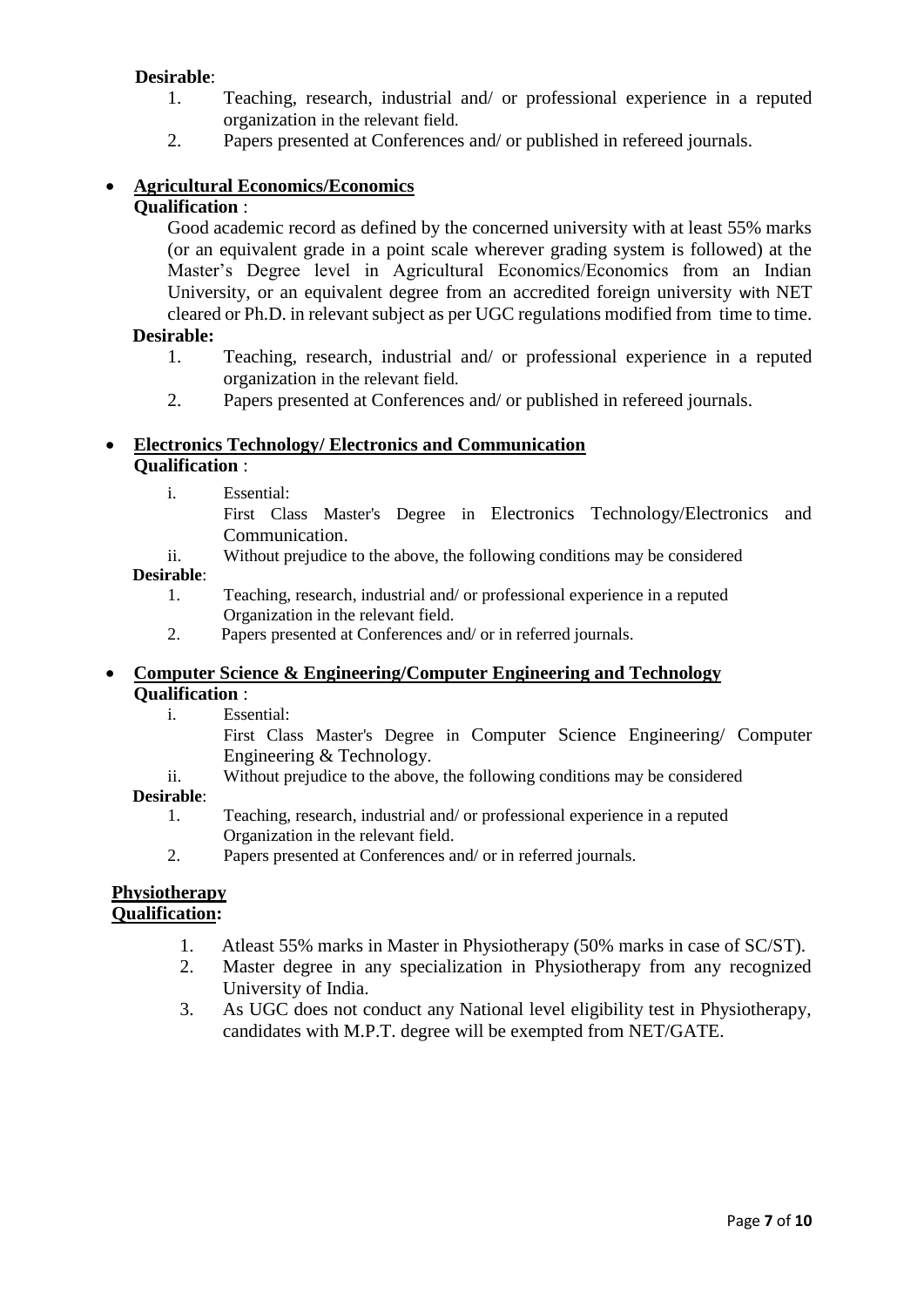#### i. Essential:

1. First Class Masters Degree in Business Management/ Administration/ in a relevant management related discipline or first class in two years full time PGDM declared equivalent by AIU/ accredited by the AICTE/ UGC;

OR

- 2. First Class graduate and professionally qualified Charted Accountant/ Cost and Works Accountant/ Company Secretary of the concerned statutory bodies.
- ii. Desirable:
	- 1. Teaching, research, industrial and/ or professional experience in a reputed organization;
	- 2. Papers presented at Conferences and/ or published in refereed journals.
- iii. NET/SLET/SET shall also not be required for such Masters Programmes in disciplines for which NET/SLET/SET is not conducted.

#### *Note: -*

- 1. Candidates are required to apply in the online mode only through Guru Nanak Dev University, Amritsar website www.gndu.ac.in. No other means / mode of application (through post, email, fax, deposit of CV etc.) will be accepted. Applicants are required to take printout of the Online Application Form. Affix the same passport size photograph (which was uploaded with the online form) on it and bring it with them while coming for walk-in-Interview along with self attested copies of all the certificates of Educational/ Professional **QUALIFICATIONS (DEGREES AND DMC'S WITH CONVERSION FORMULA OF CGPA/OGPA), EXPERIENCE CERTIFICATE, RESERVE CATEGORY CERTIFICATE (Latest Reservation certificate issued by the competent authority as a proof of claiming the reserve category as made in the online application form)** etc. Candidates must also bring with them Certificates of Educational Qualifications, Experience and Latest Reserve Category Certificate (In original) for verification. Candidates claiming Backward Class Category will have to bring with them latest valid BC certificate along with income certificate issued by the competent authority.
- 2. Copy of circular containing detailed instructions, qualifications, etc. for the posts, is available only at [http://www.gndu.ac.in.](http://www.gndu.ac.in/)
- 3. **(i) Candidates, who are, or have been awarded a Ph.D Degree in accordance with the University Grants Commission (Minimum Standards and Procedure for Award of Ph.D. Degree) Regulations, 2009 or the subsequent Regulations if notified by the UGC, shall be exempted from the requirement of the minimum eligibility condition of NET/SLET/SET for recruitment and appointment of Assistant Professor or equivalent positions in Universities/Colleges /Institutions.**

**Provided further, the award of degree to candidates registered for the M.Phil./Ph.D. programme prior to July 11, 2009, shall be governed by the provisions of the then existing Ordinances/Bylaws/Regulations of the Institutions awarding the degree and the Ph.D. candidates shall be exempted from the requirement of NET/SLET/SET for recruitment and appointment of Assistant Professor or equivalent positions in Universities/Colleges/ Institutions subject to the fulfillment of the following conditions:-**

- **a) Ph.D. degree of the candidate awarded in regular mode only;**
- **b) Evaluation of the Ph.D. thesis by at least two external examiners;**
- **c) Open Ph.D. viva voce of the candidate had been conducted;**
- **d) Candidate has published two research papers from his/her Ph.D. work out of which at least one must be in a refereed journal;**
- **e) Candidate has made at least two presentations in conferences/seminars, based on his/her Ph.D. work.**

**(a) to (e) as above are to be certified by the Vice-Chancellor/Pro-Vice-Chancellor/Dean (Academic Affairs)/Dean(University instructions).**

- **(ii) NET/SLET/SET shall also not be required for such Masters Programmes in disciplines for which NET/SLET/SET is not conducted.**
- **(iii) A relaxation of 5% may be provided at the graduate and Masters level for the Scheduled Castes/Scheduled Tribes/Differently-abled (physically and visually differently-abled) /Other Backward Classes (OBC) (Non-creamy layer) categories for the purpose of eligibility and for assessing good academic records during direct recruitment to teaching positions. The eligibility marks of 55% marks (or an equivalent grade in a point scale wherever grading system is followed) and the relaxation**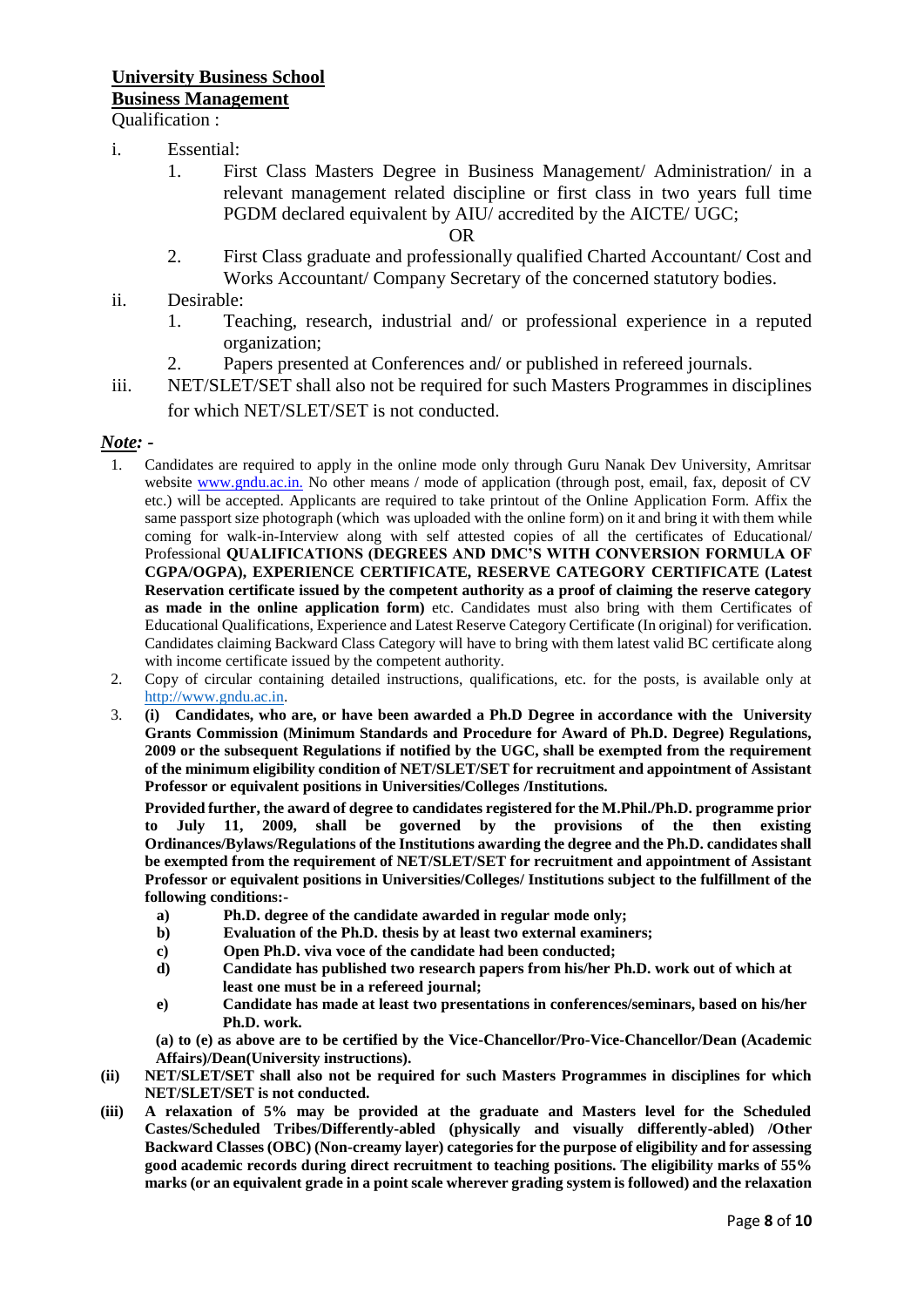**of 5% to the categories mentioned above are permissible, based on only the qualifying marks without including any grace mark procedures.** 

- **(iv) A relaxation of 5% is admissible, from 55% to 50% of the marks to the Ph.D. Degree holders, who have obtained their Master's Degree prior to 19 September, 1991.**
- **(v) Good academic record means atleast 2nd class with 50% marks in graduation level.**
- 4. A Candidate needs to Register only once by filling Registration Form, even if he/she wishes to apply for more than one post/department/campus.
- 5. Candidates must have a valid Email-ID of his own, which should be active throughout the recruitment process. Candidates should keep checking the Inbox or even the Spam box of his/her Email ID regularly during the recruitment process as the University may send any important intimations on the University Website and/or through Email. Candidates should also check the University website regarding any updates during the recruitment process.

 Candidates should check their Email account for updates. GNDU will not be responsible for any loss of Email sent, due to invalid/wrong Email Id provided by the candidates or for delay/ non receipt of information if a candidate fails to access his/her email/website in time. Candidates are requested in their own interest to remain in touch with the University website [www.gndu.ac.in.](http://www.gndu.ac.in/) Issuance of notifications in the newspaper is not obligatory on the part of the university

- 6. Candidates should take utmost care to furnish the correct details while filling in the online application. Any mistake committed by the candidates shall be his/her sole responsibility.
- 7. The candidates should ensure the completion of all the steps of the registration process and depositing of application fee by the stipulated date and time given in the advertisement.
- 8. Based on the category in which candidates intend to apply, the following Fees(including GST) will have to be paid :

| a. | SC/ST/PWD                                | <b>Rs.590</b> | For One Subject   |
|----|------------------------------------------|---------------|-------------------|
| b. | All other categories (including General) | Rs.1180       |                   |
| c. | SC/ST/PWD                                | Rs.1180       | For More than one |
| a. | All other categories (including General) | Rs.2360       | Subject/Campus    |

- 9. Please scan your Photograph and Signatures individually and save them in the JPEG format. The size of any of these individual images should not exceed 100 kb (photograph) and 100 kb (signature) for online uploading.
- 10. Please keep the following details ready with you before clicking on the registration button for starting your online application:
	- i. Personal details including Date of Birth and Nationality
	- ii. Mobile Number
	- iii. Valid Email ID
	- iv. Reservation Category Details
	- v. Percentage of your Educational Qualification starting from Matriculation examinations to onwards. (Please calculate percentage from CGPA/OGPA in advance).
	- vi. Soft Copies of scanned Photograph and Signatures.
- 11. Application fee once paid shall neither be refunded under any circumstances nor it shall be held reserve for any other recruitment or selection process in future.
- 12. Before applying for the post, candidates are advised to satisfy themselves about their eligibility.
- 13. Persons already in service must apply online and bring the signed hard copy of online filled application form from their employer. All those candidates working in organizations/institutions including affiliated colleges of the university may be allowed to appear in interview without "No Objection Certificate" with the condition that in case the candidate is selected, no extension in joining time will be allowed. Such candidates are required to give an undertaking on the format available on university website: www.gndu.ac.in. All such candidates will be given standard joining time i.e. one month from the issuance of appointment letter.
- 14. The candidates are required to apply separately for each post earmarked for each Deptt.
- 15. Incomplete applications in any respect will not be entertained.
- 16. University reserves the right to fill or not to fill up the posts and to call only suitable number of candidates for interview/counseling.
- 17. The number of posts will be filled as per the requirement.
- 18. Bio-Data of any candidate can be placed before the Selection Committee.
- 19. Mere applying and satisfying the essential/ minimum qualification required for a post does not entitle the candidate any right of appointment.
- 20. The University shall verify the antecedents/documents submitted by the candidates at the time of appointment or any time during the tenure of the service. In case, it is detected that the documents submitted are fake or the candidate has a clandestine background and has suppressed the said information, his/her services shall be terminated forthwith.
- 21. Canvassing in any form will lead to cancellation of candidature.